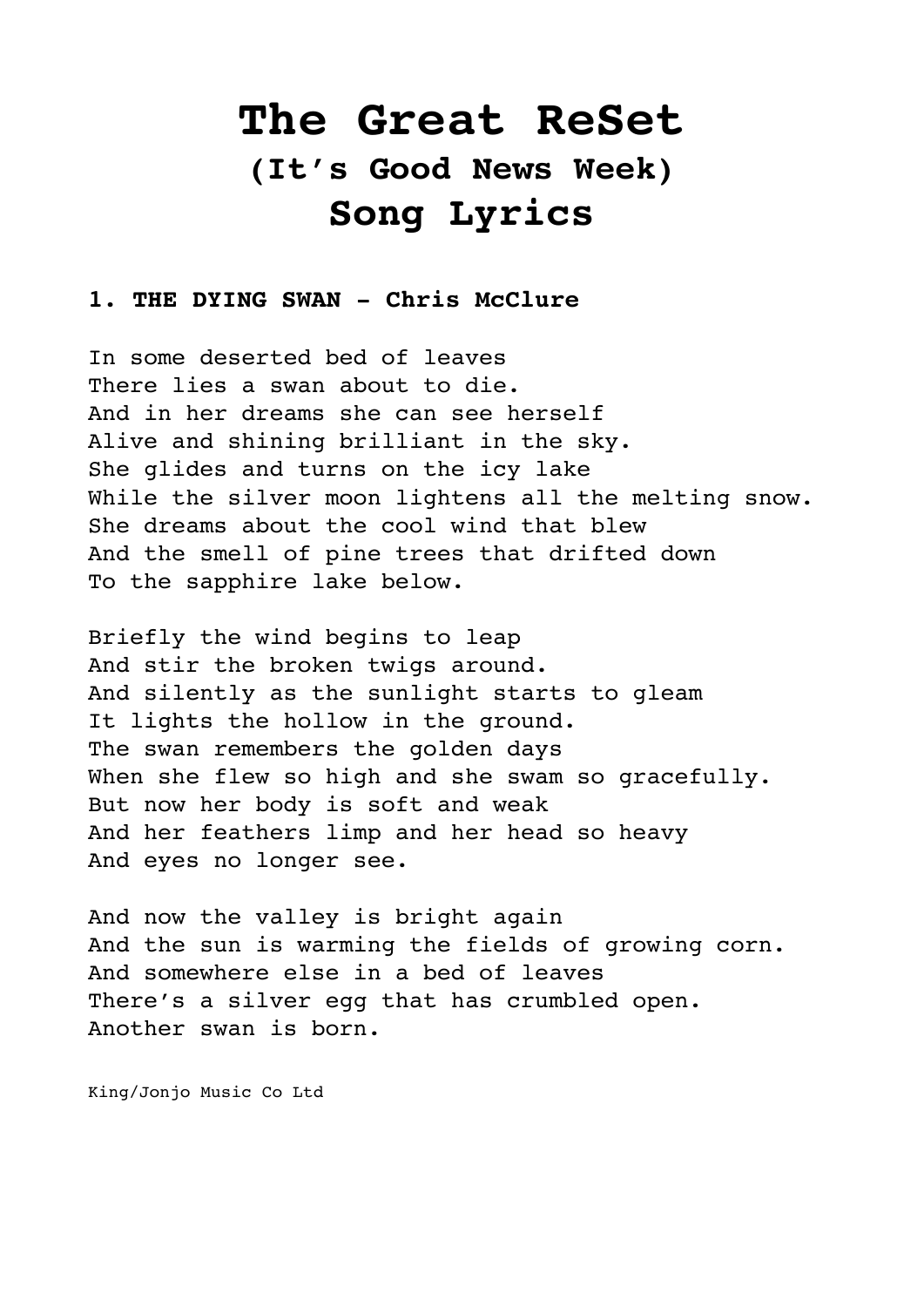# **2. IT'S GOOD NEWS WEEK - Hedgehoppers Anonymous**

**It's good news week** Someone's dropped a bomb somewhere Contaminating atmosphere And blackening the sky **It's good news week** Someone's found a way to give The rotting dead a will to live Go on and never die **Have you heard the news** What did it say? Who's won that race? What's the weather like today? **It's good news week** Famine's checked the need for coal By stimulating birth control We're wanting less to eat **It's good news week** Doctors finding many ways Of wrapping brains in metal trays To keep us from the heat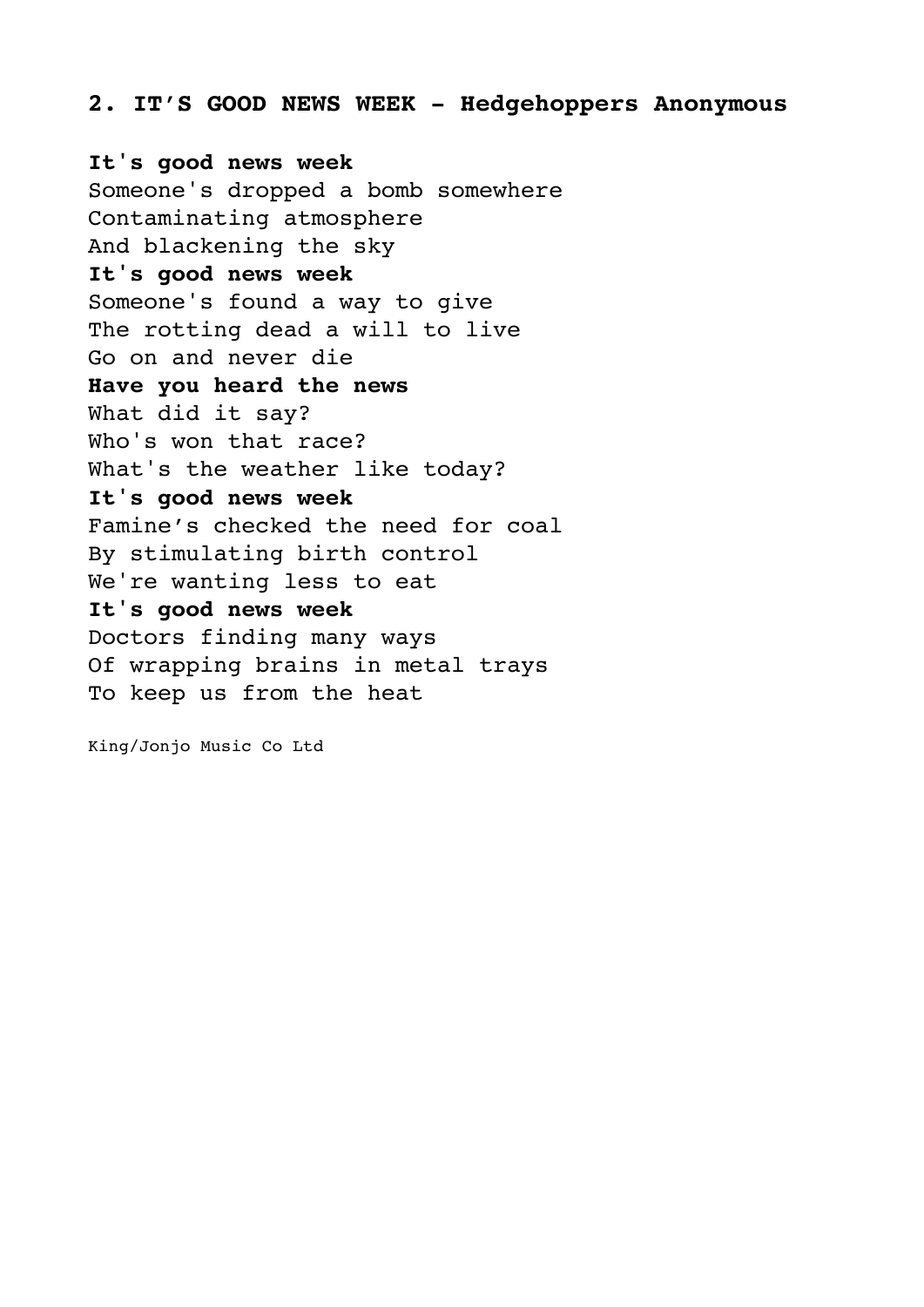# **3. THE SPACE GIRLS - I'm Over You**

(You were always going to break my heart I'm glad that I'm over you.)

I fell in love with one of One Direction My friends said I'd made the wrong selection. You were always going to break my heart I'm glad that I'm over you. I adored a man called Clooney Turned out to be a bit of a loony. Floated away into outer space What a disgrace! You were always going to break my heart I'm glad that I'm over you.

I was taken by a boy called Justin; My Daddy called him disgusting. He had a beautiful face and lovely legs But he only wanted to pelt me with eggs. I loved an older lady called Merkel Turned out to be a never ending circle She was always going to break my heart I'm glad that I'm over you. You were always going to break my heart I'm glad that I'm over you.

You were always going to break my heart I'm glad that I'm over you.

My best friend fell in love with a Russian; I told him not to bother discussing. It was never going to go anywhere but down As long as they were ruled by a clown. It's always the same with heroes They rapidly turn into zeros. You were always going to break my heart I'm glad that I'm over you.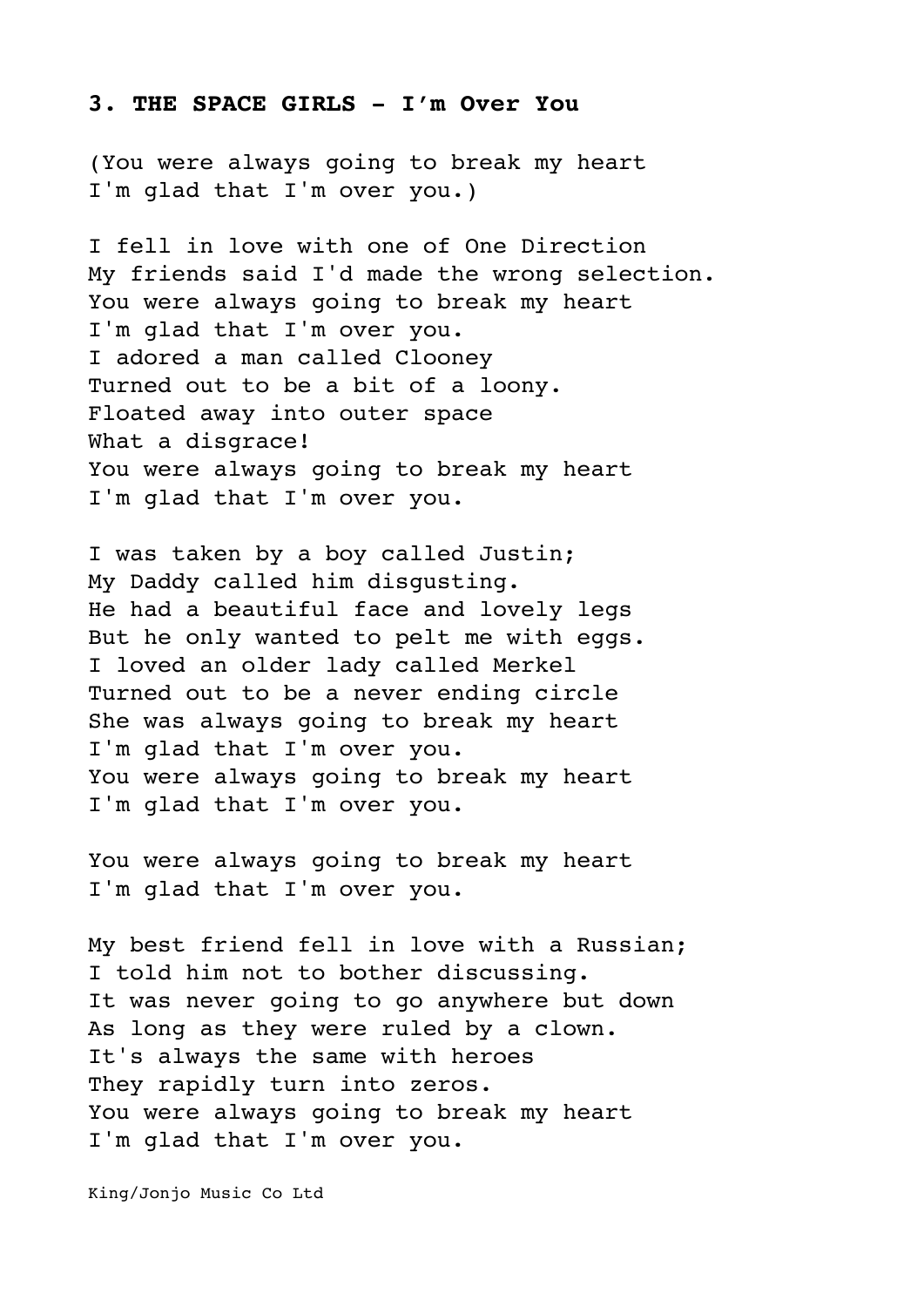# 4. **MY FRIEND JOE - The Imaginary Jimi Hendrix Experience**

You don't know how much I miss you, My Friend Joe. The wind whispers that I'll never quite forgive you -My Friend Joe. But time changes - and the memory changes too. Time changes - yes, it's true; yes, it's true. Why did you leave me? Why did you go? My Friend Joe. Will nobody believe me that I loved you so? My Friend Joe. But time changes - and the memory changes too. Time changes - yes, it's true; yes, it's true. The traffic lights turn purple and the green grass changes blue, The sun explodes in the sky above - it knows how much I miss you. You're on my mind every day, for every second in every way. I miss you when I'm working; I miss you when I play. And time changes - and the memory changes too. Time changes - yes, it's true; yes, it's true. Time changes - yes, it's true, yes, it's true… Why do they tell me time heals the heart? My Friend Joe. Mine keeps on hurting every second we're apart. My Friend Joe. But time changes - and the memory changes too. Time changes - yes, it's true; yes, it's true. Time changes and we do, and we do, we do too.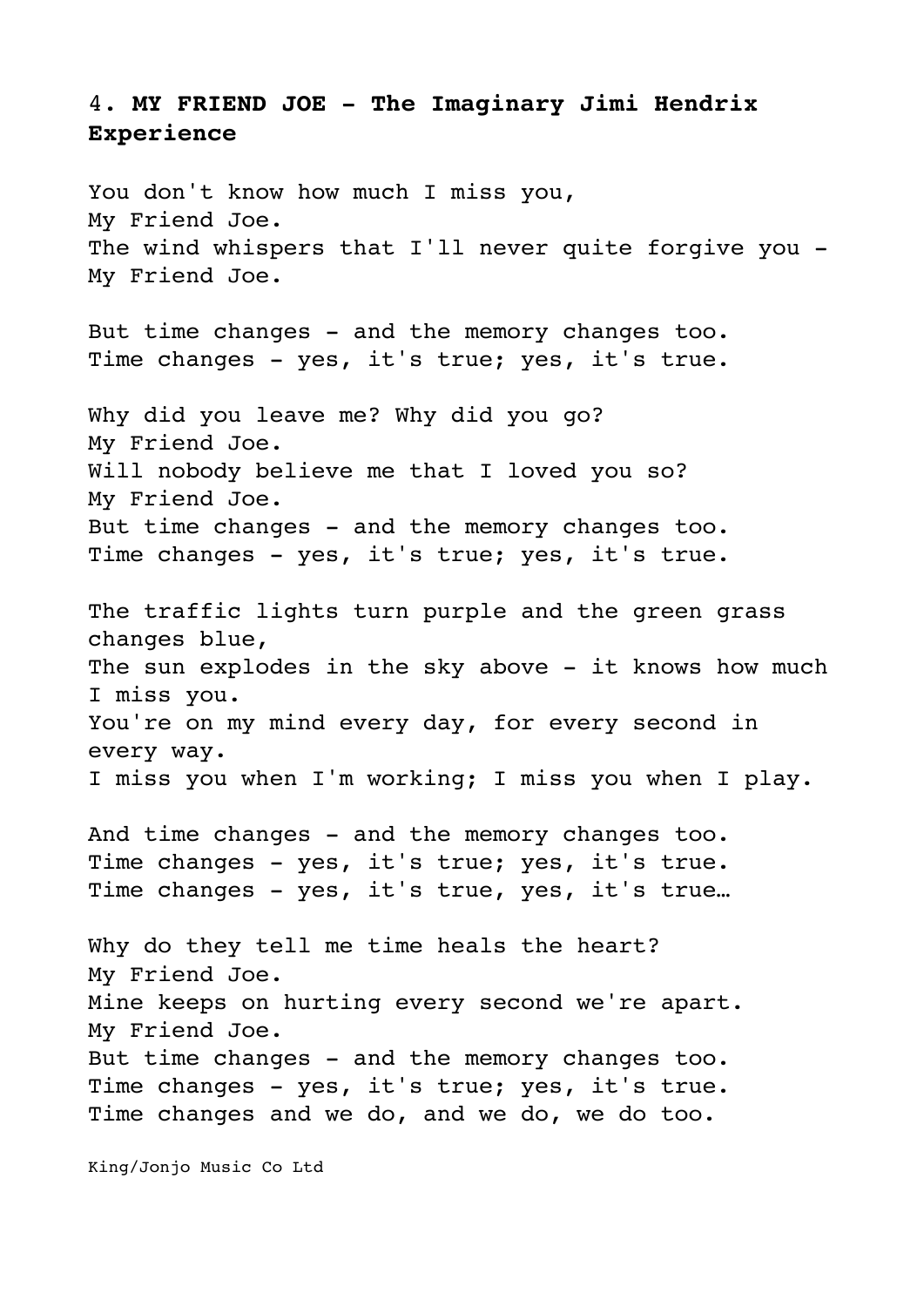#### **5. I HATE COCA COLA. Jonathan King**

I hate Coca Cola and I hate Pepsi too; Flavouring with chemicals and an aftertaste of glue. I hasten to say this is just my opinion; I really have no idea what's in them. But if you want to love them that's OK; I wouldn't have it any other way. Like what you like; that's fine. I'll allow your tastes; you respect mine. I hate McDonalds and Burger King the same; The only thing I like about them Is their second name.

I hate terrorists who think that God exists; I hate governments locking up for suspicion; Justifying their position with a different religion. I hate Jesus Christ and I hate Allah too; I hate all organised structure that tells us what to do. You - Are Quite Entitled To Believe Anything You Like That's OK With Me… I'll defend your right To worship anyone you choose, Except if it means stepping on someone else's shoes.

I hate people who go on about hating; They are so occupied with negating; it gets frustrating - Like moral masturbating. I hate all branding and all grandstanding. I hate hypocrisy. It's everywhere you see.

I hate all writers so proud dictating; In the name of art and music, pretending to be debating. I hate me. I hate you. Sometimes I'm so busy hating I've got no time for drinking Coca Cola…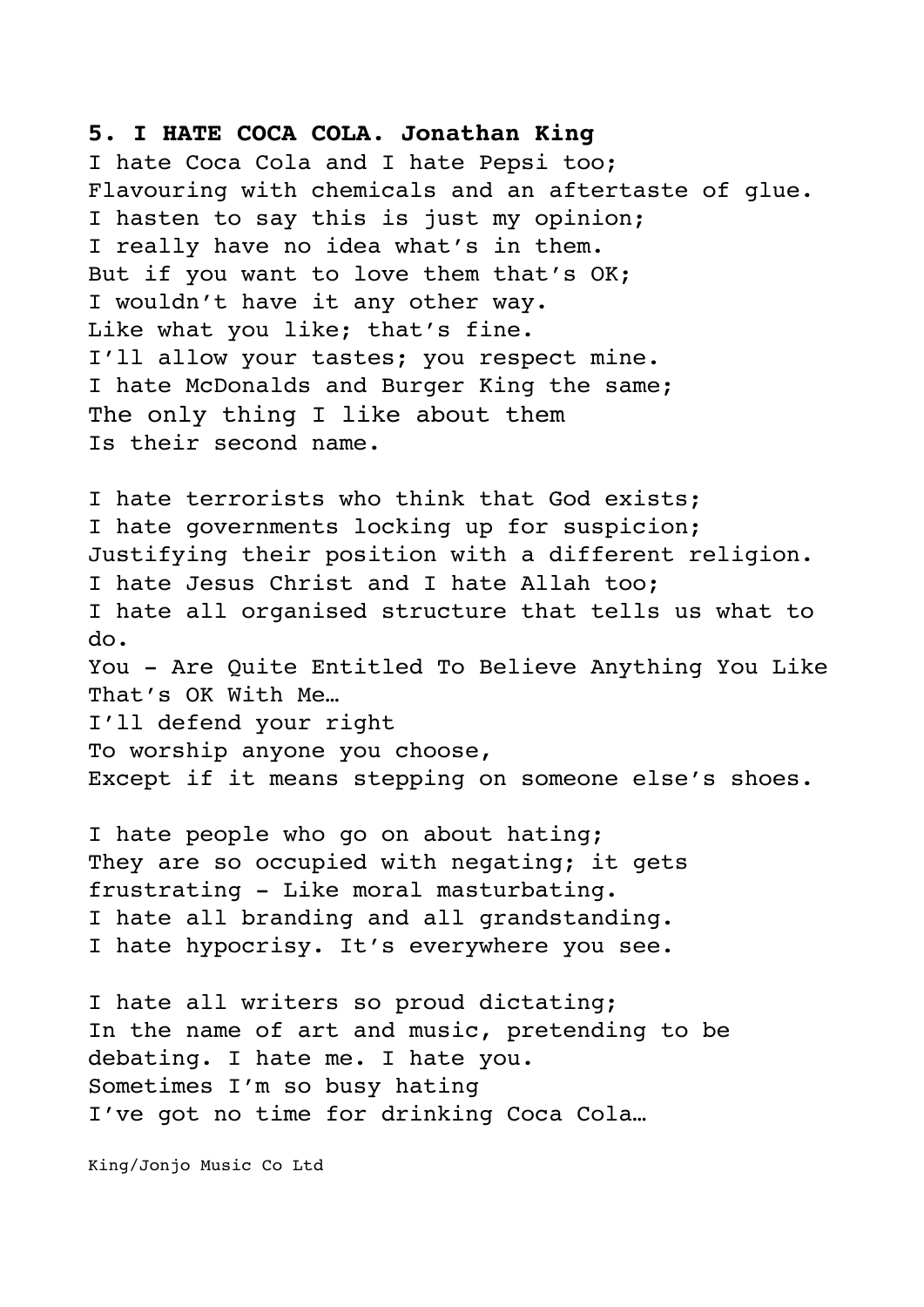#### **6. WILDE ABOUT BOYS - Jonathan King**

You've got to have consent, clear understanding what is meant. But if they don't regard it bent -They may well discover it was heaven sent.

**There's nothing wrong with buggering boys, As long as he's doing what he enjoys. Don't startle the horses or make too much noise, But there's nothing wrong with buggering boys. There's nothing wrong with buggering boys.**

Make sure your partner's not too young or old, Or simply doing what he's told. But if he feels more hot than cold in the passion of the moment you'll be solid gold.

There's nothing wrong with buggering boys, As long as he's doing what he enjoys. Don't startle the horses or make too much noise, But there's nothing wrong with buggering boys. There's nothing wrong with buggering boys.

Solo

The Greeks and Spartans thought it styled, And Michelangelo was beguiled. Don't let its glory be defiled… If you share the loving it can drive you Wilde!

There's nothing wrong with buggering boys, As long as he's doing what he enjoys. Don't startle the horses or make too much noise, But there's nothing wrong with buggering boys. There's nothing wrong with buggering boys.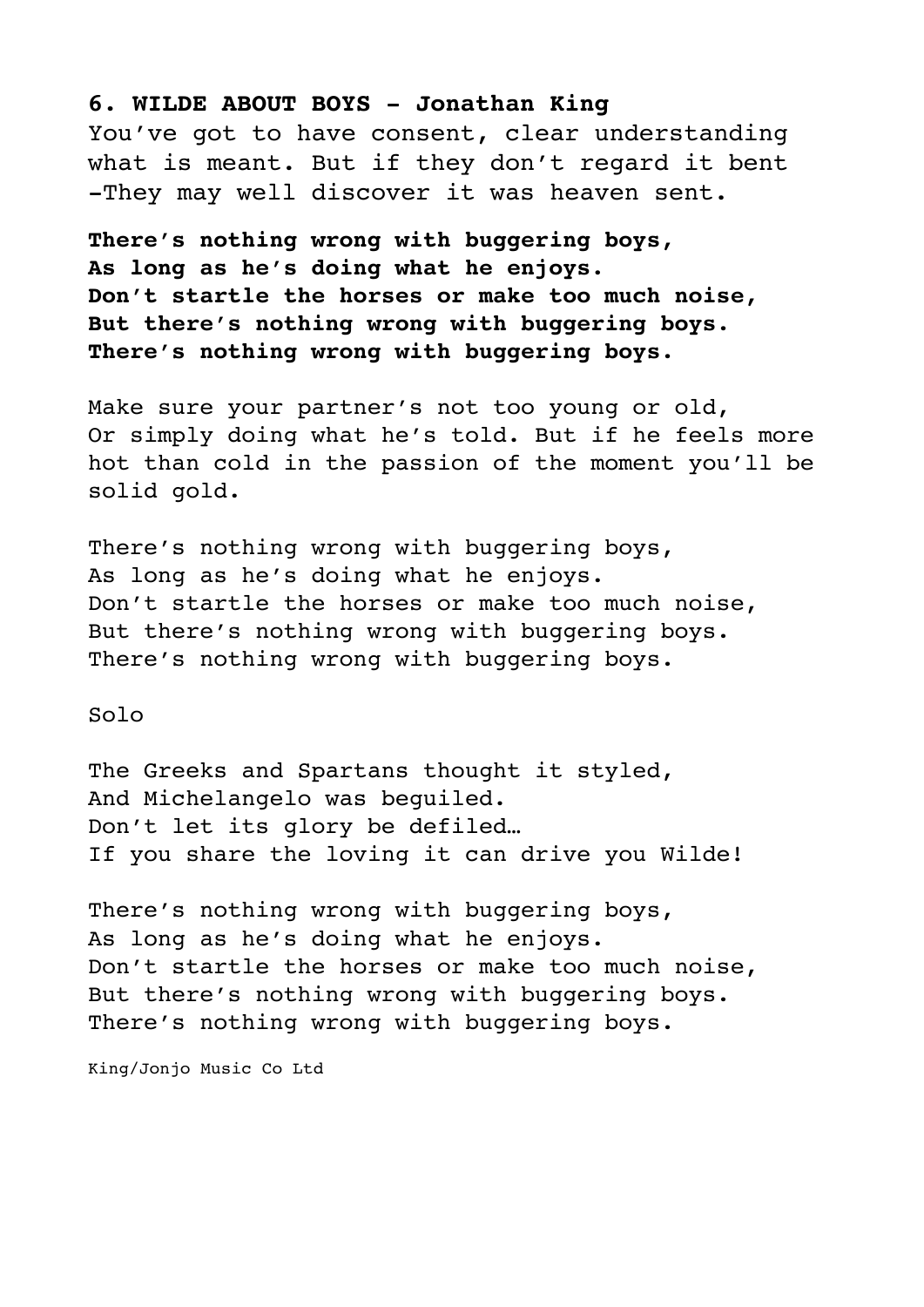**7. WHEN CARAVAGGIO MET MICHELANGELO Jonathan King** It was a hot July day in Heaven and the sky was blue below. All the citizens of paradise were attending The celestial millennium talent show. Last time they had witnessed a real surprise When the architect of Petra had won instead Of the favourite; the Egyptian sculptor Thutmose For his bust of Nefertiti's head.

Chaucer was there for the Canterbury Tales With the creator of Sydney's Opera House sails. King Lear was a contender, as was Bleak House And the man who designed the computer mat mouse.

Aristotle got there late; he'd had trouble parking; And sat down between Lowry and Philip Larkin. Picasso spoke to Rubens; Sophocles with his Mum But Doctor Viagra sadly couldn't come. A hush fell and God announced the two finalists; **The Death Of The Virgin by Caravaggio** And **The Statue Of David by Michelangelo.**

There was the expected uproar and the odd supportive cheer. Jean Genet walked out pale, shaken and feeling a little queer. Rachmaninov hissed to Beethoven "The judges must be deaf or dead" And Beethoven was heard to reply "what was that you said?". Several felt they should have chosen Eero's Gateway Arch and the stuffed shirts favoured the man who'd invented starch. The Scots championed TV and John Logie Baird; Whilst others whispered softly "Thank God we were spared". The Orientals considered Hokusai's Great Wave very good but Van Gogh felt a chair was the better use of wood. The Statue of David won of course, by a mile, though da Vinci felt he'd deserved it for that smile. When Caravaggio Met Michelangelo At the Celestial Millennium Talent Show.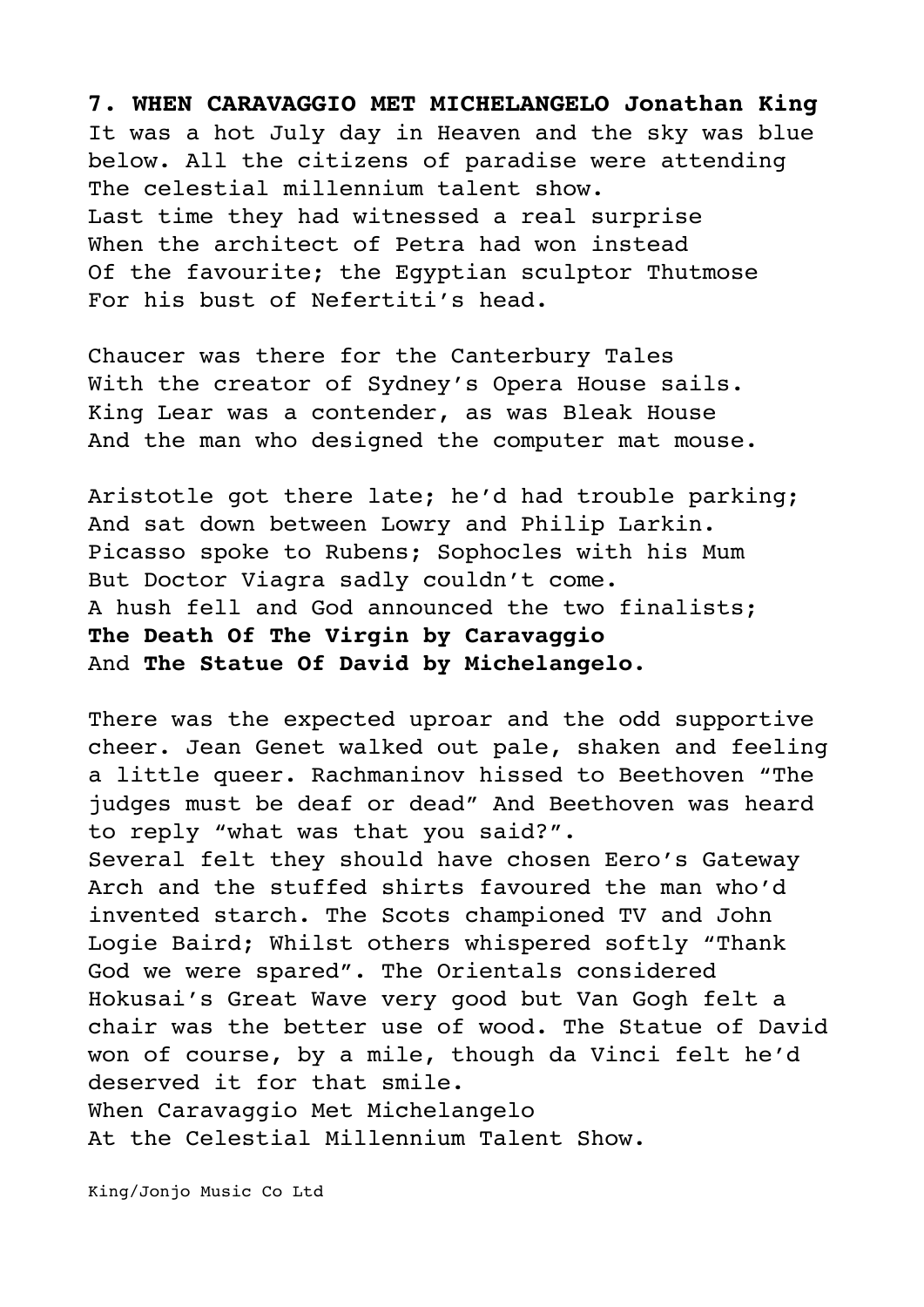# **8. GROWIN' UP - Alvin Stardust**

Well I stood stone-like at midnight -Suspended in my masquerade. And I combed my hair 'til it was just right and commanded the night brigade. I was open to pain and crossed by the rain And I walked on a crooked crutch. I strolled all alone through a fallout zone Came out with my soul untouched. Then I hid in the clouded wrath of the crowd And when they said, "Sit down," I stood up - **Ooh, ooh, growin' up. Ooh Ooh growin' up.**

The flag of piracy flew from my mast And my sails were set wing to wing. I had a jukebox graduate for first mate She couldn't sail but she sure could sing. But I pushed B-52s and I bombed them with the blues With my gear set stubborn on standing. I broke all the rules, strafed my old high school Never once gave thought to landing. Then I hid in the clouded warmth of the crowd And when they said, "Come down," I threw up! **Ooh, ooh, growin' up.**

I took month long vacations in the stratosphere You know it's really hard to hold your breath. Swear I lost everything I ever loved or feared I was the cosmic kid in full costume dress. Well my feet really finally took root in the earth I got me a nice little place in the stars. Yeah, I swear I found the key to the universe In the engine of an old parked car! And I hid in the mother breast of the crowd And when they said "pull down", I pulled up **Oooh - Growin' Up - Oooh - Growin' Up** Yeah we were cool growin' up

Bruce Springsteen/Laurel Canyon Music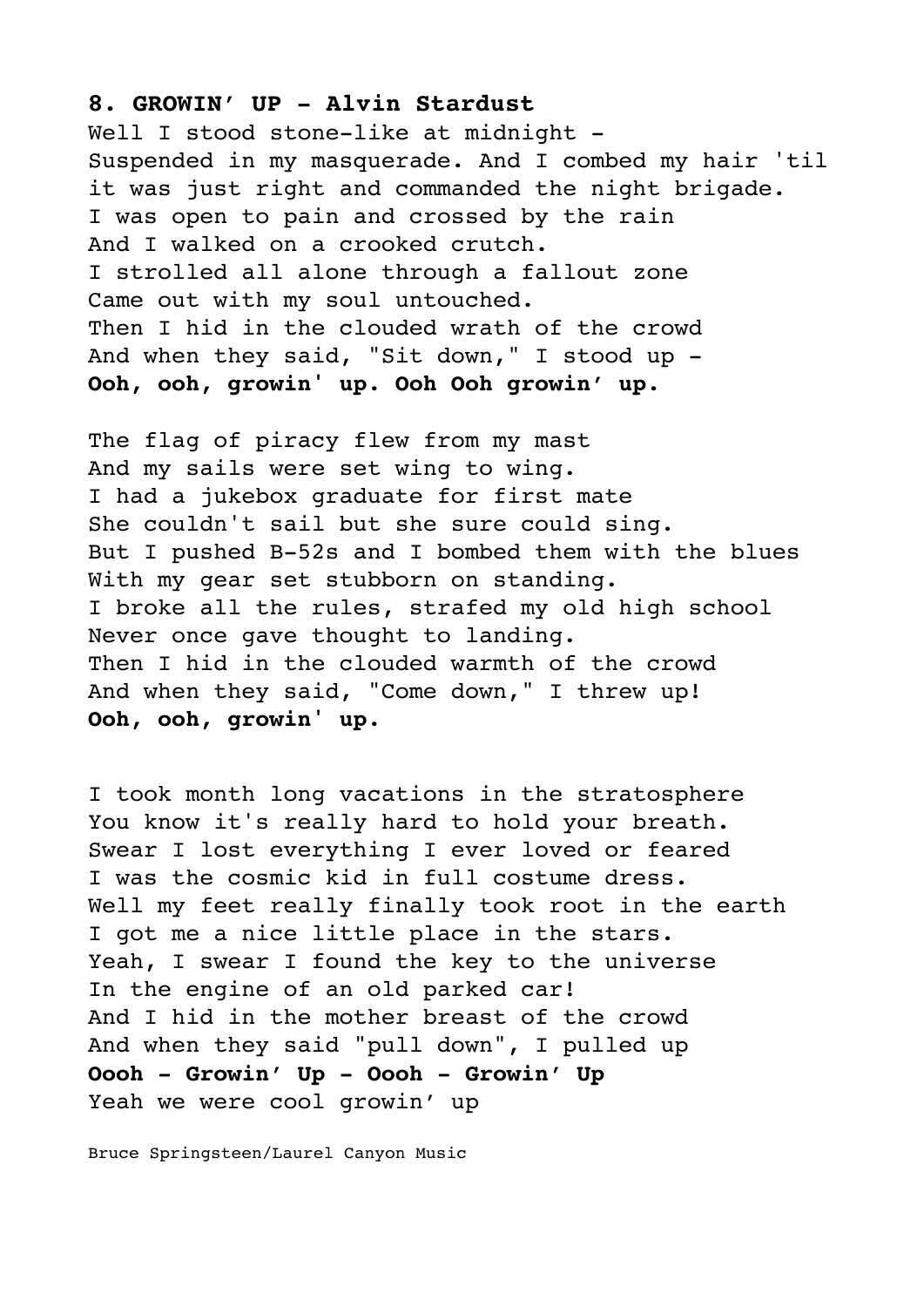## **9. LOOP DI LOVE - Shag**

I saw you walking down the street - Love di loop di love Your hair was hanging to knees - Love di loop di love Your waist was waving like a ship- Love di loop di love - The way you look made me sick Love di loop di love - I risked a glance you give a smile - I couldn't breathe felt really high Some other men were standing 'round You looked at me that made me proud. I asked you baby what's the time - You looked right deep into my eyes. It made me brave and soon you smiled - Said:"what you gonna do tonight"? "I'm in the mood of going out" You held my hand and than we went to diff'rent places 'til I said Come on and let us go to bed.

You made me singing loop di loo You made me singing loop di love Love di loop di loop di love Love di loop di loop di love While singing… Loop di Loop di Love

I held you close; You closed your eyes. You held me tight; I kissed you twice. We started loving in a way So there was nothing to be said And than you whispered in my ear It's time to pay the work my dear. I hope you really satisfied - Another one's waiting outside. You made me singing loop di loop You made me singing Loop di Love… Love di loop di love Love di loop di loop di love Love di loop di love

Schepior/Dierks/Intersong Ltd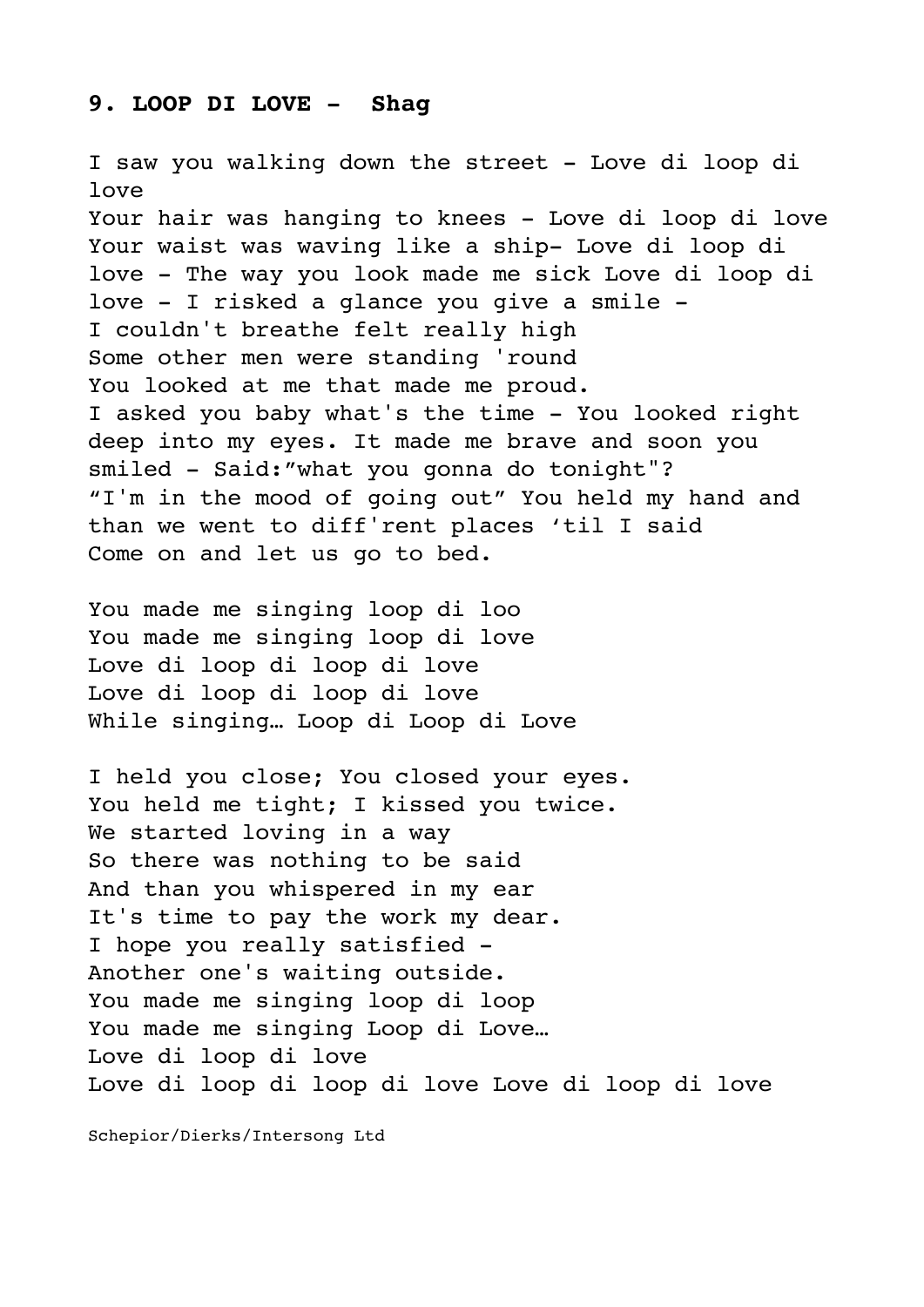# **10. WAYS TO BE WICKED - Jonathan King**

Hey, you know so many ways to be wicked But you don't know one little thing about love. X2 1) Hey why do you always smile When you see me hurt so bad? Tell me what I did to you, babe That could make you act like that. Well I've been your fool before, honey. And I probably will again. You ain't afraid to let me have it No: You ain't afraid to stick it in, stick it in, stick it in. Hey, you know so many ways to be wicked. But you don't know one little thing about love. 2) Well I can take a little pain; Yeah I can hold it pretty well. I can watch your little eyes light up While you are walking me through hell. Well I've been your fool before, honey, And I probably will again. You ain't afraid to let me have it Oh no: You ain't afraid to stick it in, stick it in, stick it in. Hey you know so many - Ways to be wicked. But you don't know one little thing about love. **Mid 8:** Well you close your eyes; You make love with a smile. But baby you take pride in the devil there inside. 3) Well I can take a little pain and I can hold it pretty well. I can watch your beady eyes light up While you are walking me through hell. Well I've been your fool before, honey, and I probably will again. You ain't afraid to let me have it. No; No; You ain't afraid to stick it in, stick it in, stick it in. Hey you know so many Ways to be wicked But you don't know one little thing about love.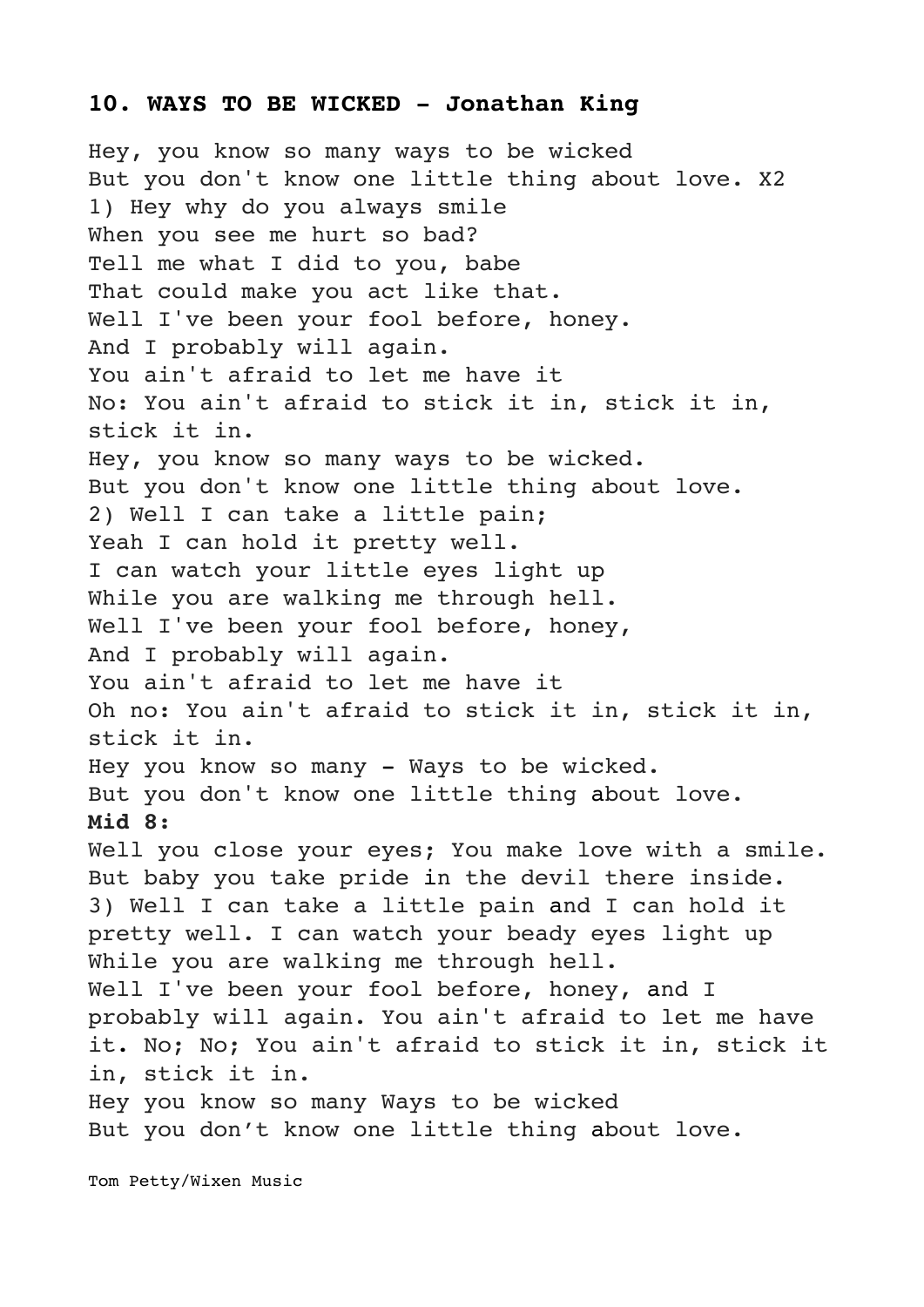## **11.#10 DREAM(IT PAYS TO BE DEAD) John,Jimi & Brian**

In My Life I've lost some lovers From my family and friends. In the way that life goes past you, You can think it never ends. But a joy replaces sadness If you find a friend still there. When you know it's not all over And you see how much you care.

#### **Chorus**

**I had a dream - asleep in my bed - An angel took my hand; I was led. The message she said - the voice in my head; It Pays To Be Dead; It Pays To Be Dead.**

When you've reached the top of the ladder You look down and see the drop. It's a hell of a way to fall there, And it seems the time to stop. So you think you'll pull the plug out, Just before the level dips. It is wise to take precautions Just before you cash in your chips.

Chorus.

If you imagine all the worries And the cares you leave behind. All the bad vibes and attention Of the most intrusive kind. All the spite and sneers and hatred That you'd love to live without. You can send it all to Satan. Wave goodbye to fear and doubt. Chorus.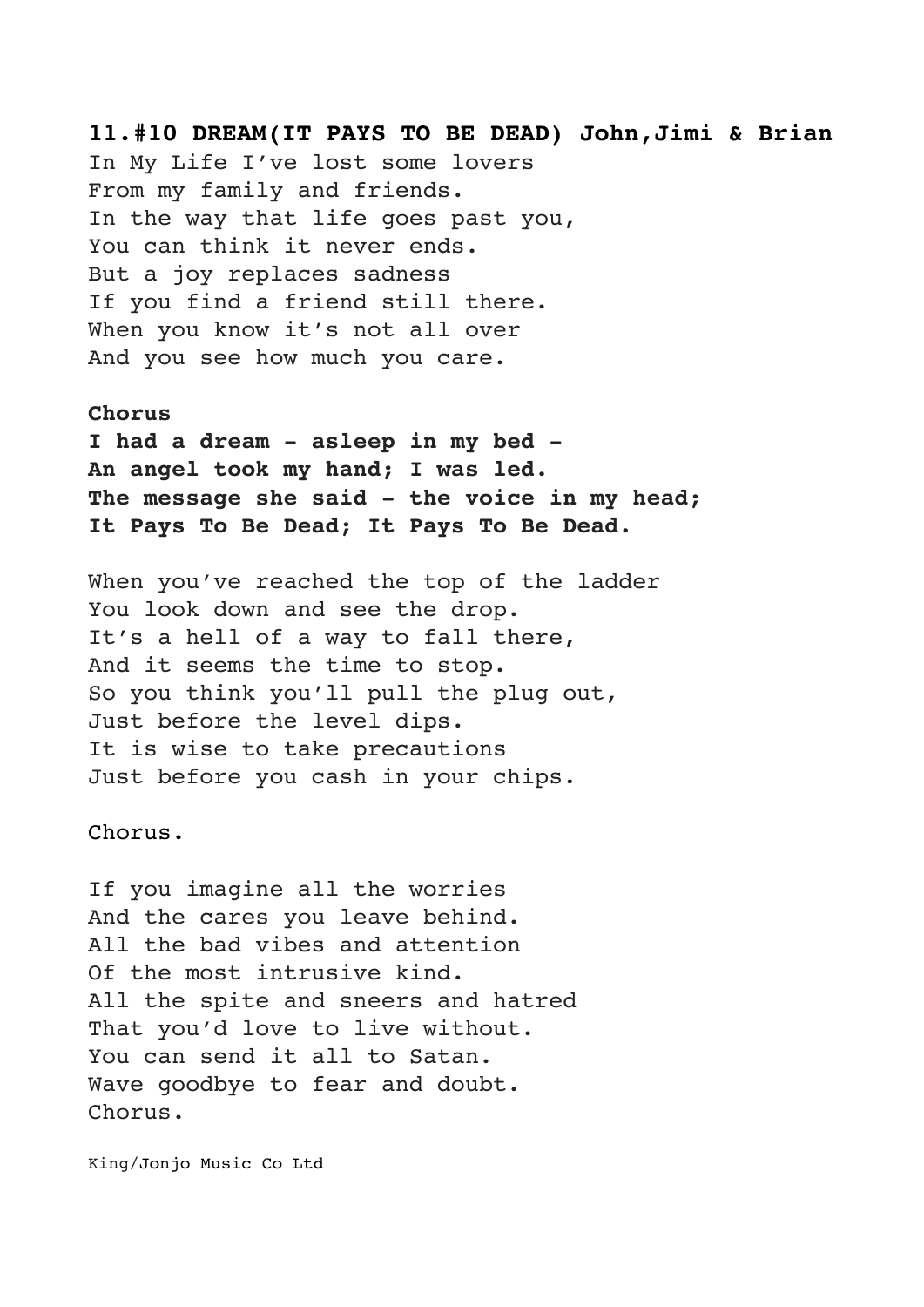# **12. IS YOUR LOVE IN VAIN? - Eiri Thrasher**

Do you love me, or are you just extending goodwill? Do you need me half as bad as you say, or are you just feeling guilt? I've been burned before and I know the score so you won't hear me complain.Will I be able to count on you or is your love in vain?

Are you so fast that you cannot see that I must have solitude? When I am in the darkness, why do you intrude? Do you know my world, do you know my kind Or must I explain? Will you let me be myself Or is your love in vain?

Well I've been to the mountain and I've been in the wind - I've been in and out of happiness. I have laid with kings, I've been offered wings And I've never been too impressed.

All right, I'll take a chance, I will fall in love with you. If I'm a fool you can have the night, you can have the morning too. Can you cook and sew, make flowers grow? Do you understand my pain? Are you willing to risk it all; Or is your love in vain?

Bob Dylan/Big Ben Music Ltd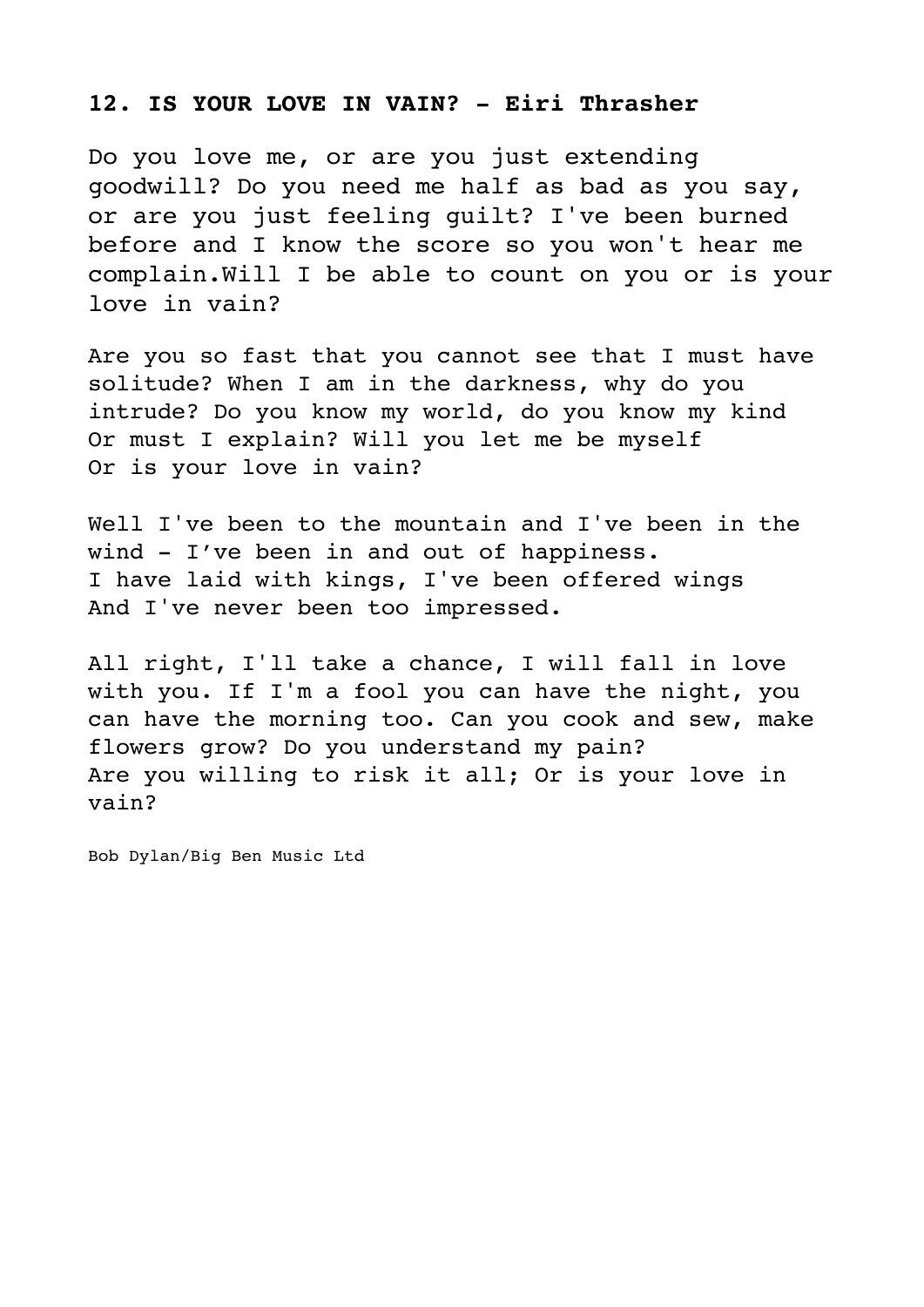## **13. VILE PERVERT - Jonathan King**

Look at him; he's a vile pervert, Ogling boys and lifting his shirt, Looking at girls and rolling in dirt… He's a Vile Pervert. Look at him; he's a vile pervert. Don't be fooled by his winning smile; Get your shoes on; Run a mile. He's a pervert And he's vile!

It doesn't matter what he's doing; When he's thinking something sick. He will look at someone innocent And destroy them with his pick. He will poison every flower With the filth of his condition; And will always select kinky Over missionary position.

He'll look sweet and charming, Open minded, fresh and cute. But the depth of his depravity Is far beyond dispute. Just because he's good and decent, See behind it; don't be fooled. He is grooming; sex is looming From the second that you're schooled.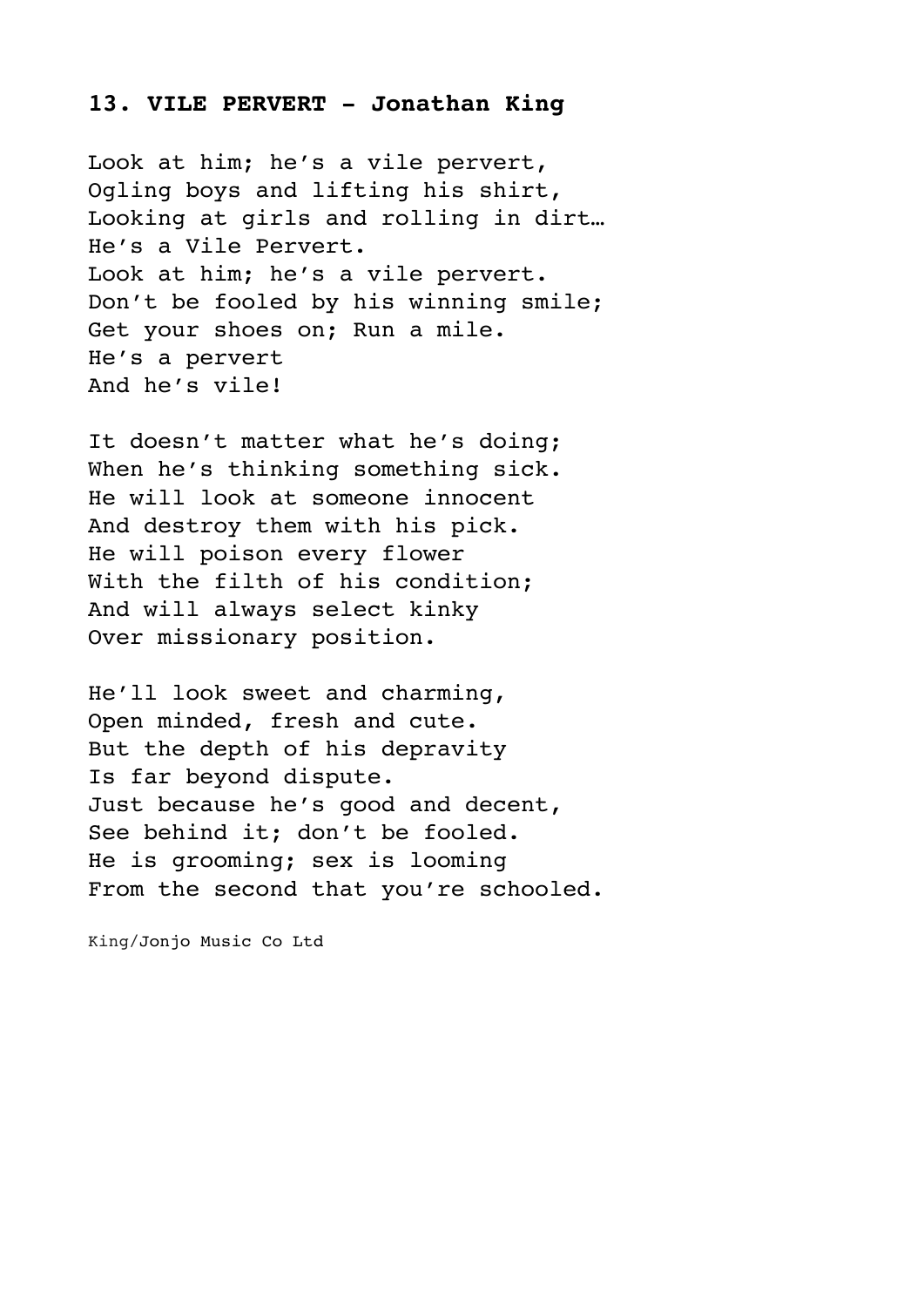#### **14. MY LOVE MY LIFE - Jonathan King**

I've seen it on your face Tells me more than any worn-out old phrase So now we'll go separate ways; Never again we two Never again, nothing I can do.

Like an image passing by, my love, my life. In the mirror of your eyes, my love, my life I can see it all so clearly; Answer me sincerely - Was it a dream, a lie? Like reflections of your mind, my love, my life Are the words you try to find, my love, my life But I know I don't possess you; so go away, God bless you. You are still my love and my life. Still my one and only.

I've watched you look away. Tell me is it really so hard to say? Oh, this has been my longest day, Sitting here close to you; Knowing that maybe tonight we're through.

Like an image passing by, my love, my life In the mirror of your eyes, my love, my life I can see it all so clearly. Answer me sincerely - Was it a dream, a lie? Like reflections of your mind, my love, my life. Are the words you try to find, my love, my life. But I know I don't possess you So go away, God bless you You are still my love and my life Yes I know I don't possess you; so go away, God bless you. You are still my love and my life. Still my one and only.

Ulvaeus Bjorn, Andersson Benny, Anderson Stig/Bocu Music/UK Records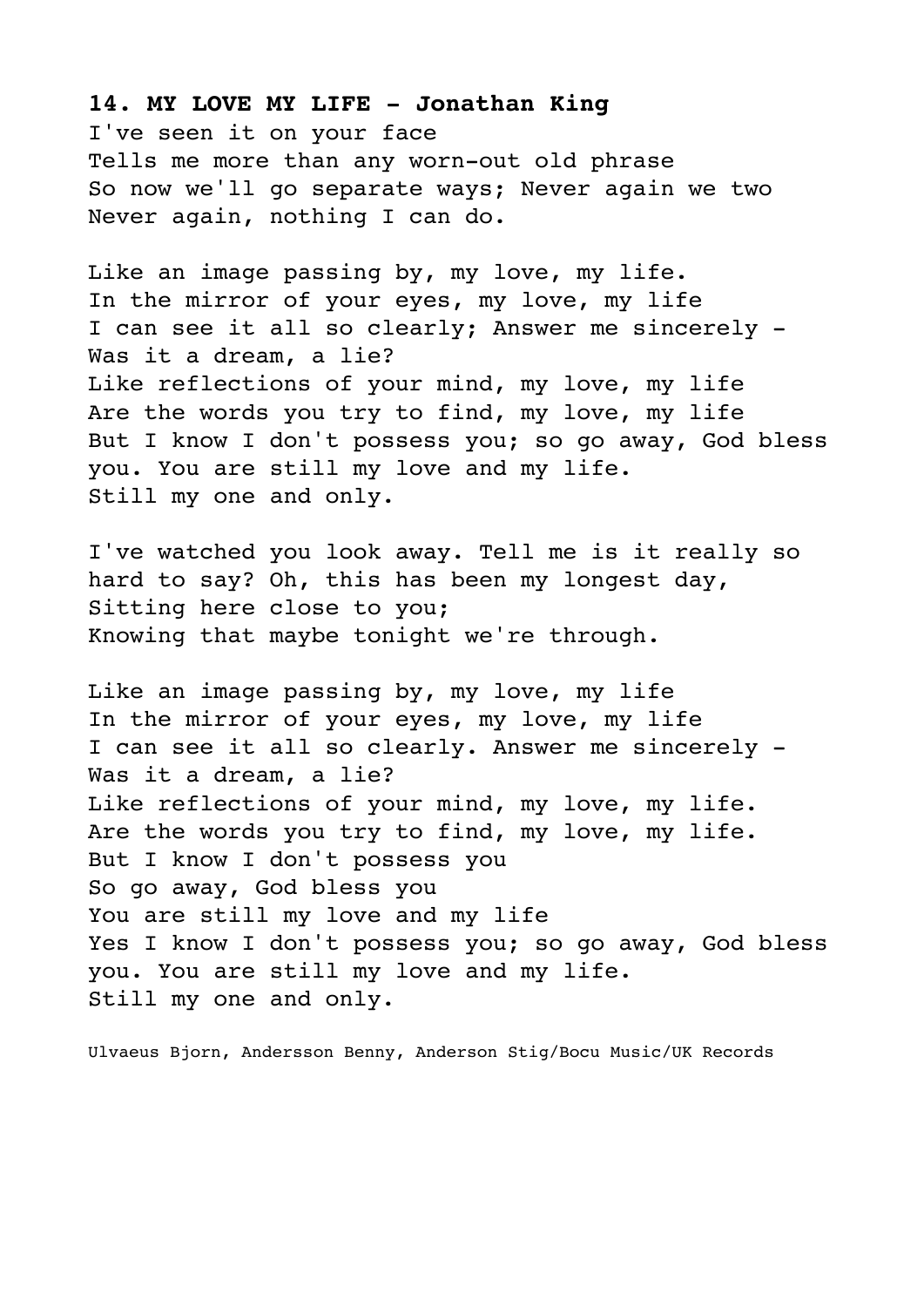#### **15. WHO'S BEEN POLISHING THE SUN? - Jonathan King**

This world's becoming a gay one, I used to think it a grey one. But I discovered it's A1, just now. It's taken on a new meaning; It's very nice to be seen in; There's been a little spring-cleaning somehow.

Who's been polishing the sun Rubbing out the clouds of grey? They must have known just how I like it Everything's coming my way. Who's been teaching all the birds How to sing a roundelay? They must have known just how I like it Everything's coming my way. Yesterday everything looked anyhow Then I met someone and look at it now! Who's been polishing the sun Rubbing out the clouds of grey? They must have known just how I like it Everything's coming my way.

Tell me who's been polishing the sun Sweeping all the stormy clouds away; They must have known just how I like it Every little thing's gonna be OK. Tell me who's been teaching all the birds How to sing a merry roundelay? They must have known just how I like it Everything's coming my way.

Yesterday everything looked anyhow Then I fell in love with the sweetest little girl and look at me now! Why don't you tell me who's been polishing the sun; sweeping the clouds away? They must have known just how I like it Oh; Ho Come on let's go! Yum Pom…

Noel Gay/Cinephonic Music/Britico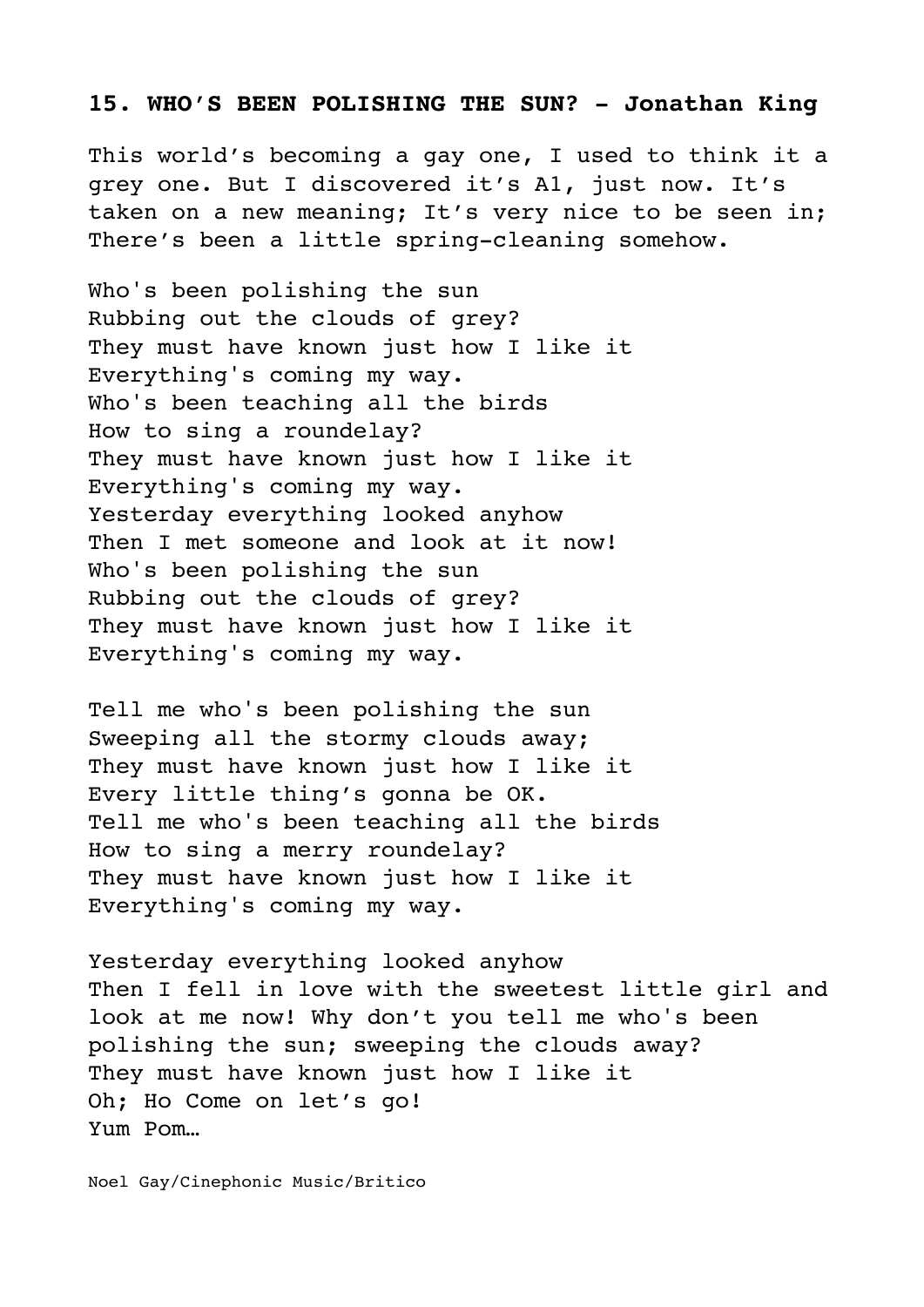#### **16. SKYLINE PIGEON - Jonathan King**

Turn me loose from your hands; Let me fly to distant lands. Over green fields, trees and mountains, flowers and forest fountains. Home along the lanes of the skyway. For this dark and lonely room projects a shadow cast in gloom; And my eyes are mirrors of that world outside; Thinking of the ways that the wind can turn the tide; And these shadows turn from purple into grey.

**For just a skyline pigeon Dreaming of the open Waiting for the day He can spread his wings And fly away again. Fly away, skyline pigeon fly Towards the dreams you've left so very far behind. Fly away, skyline pigeon fly Towards the dreams you've left so very far behind.**

Just let me wake up in the morning to the smell of new mown hay; To laugh and cry, live and die in the brightness of my day. I wanna hear the pealing bells of distant churches sing, But most of all please free me from this aching metal ring; And open out this cage towards the sky.

**For just a skyline pigeon Dreaming of the open - Waiting for the day He can spread his wings And fly away again. Fly away, skyline pigeon fly Towards the dreams you've left so very far behind. Fly away, skyline pigeon fly Towards the dreams you've left so very… so very far behind.**

Elton John/Bernie Taupin/Dick James Music Ltd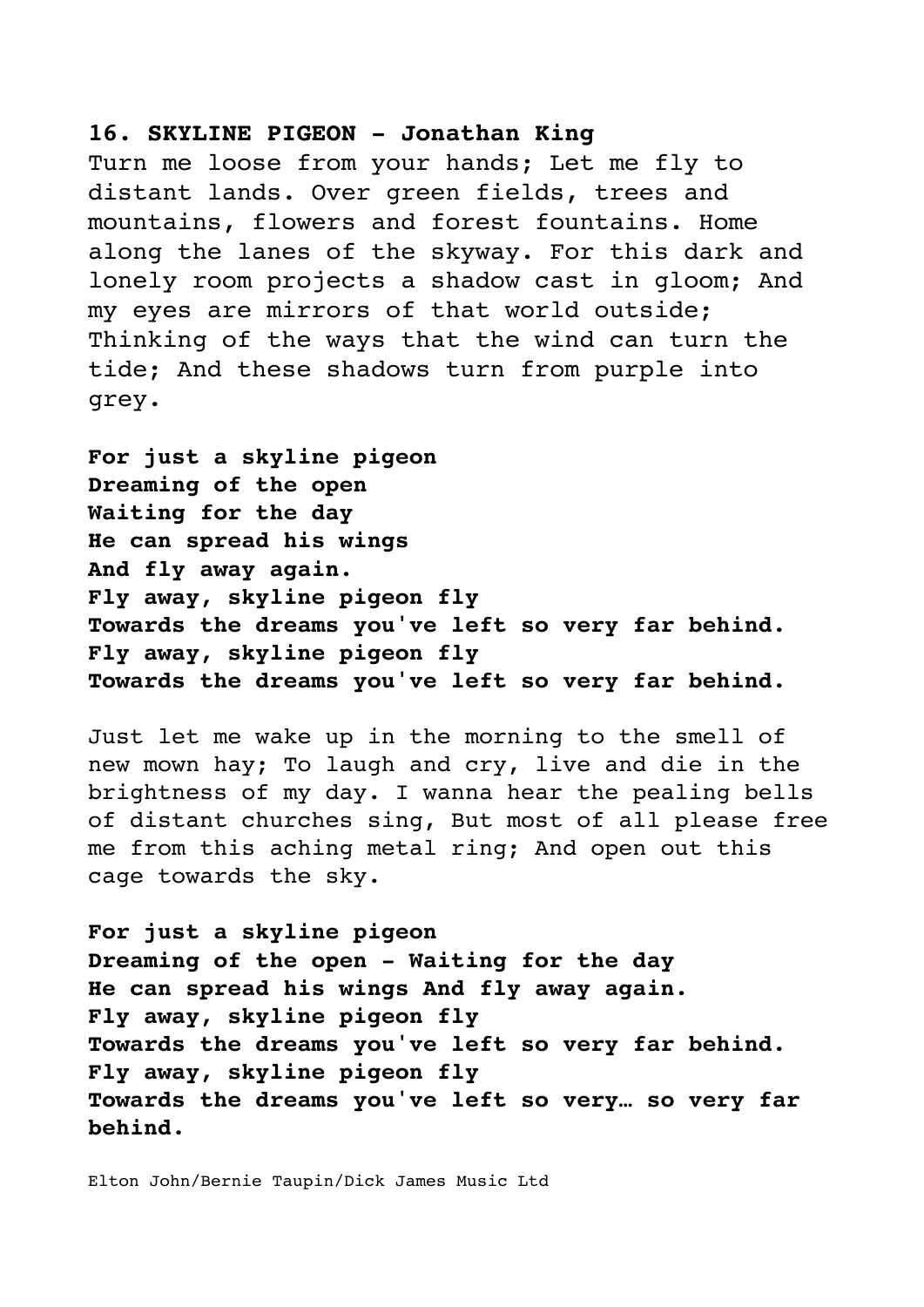#### **17. TRIBUTE TO GREAT LEADERS - The Space Girls**

President Kennedy licked my clit And you know I have to admit I really rather enjoyed it.

Comrade Stalin called me Darling And, not wishing to appear alarming, I thought him rather charming.

Ayatollah Khomeini came on me In Paris when he was younger. And, to be honest, it appeased my hunger.

Ossie Bin Laden got a huge hard on Like many Muslims do. Wasn't going to wait for all them virgins To start emerging - two by two.

Prime Minister Edward Heath fucked my son. He was extremely partial to the sight of a sailor's bum.

My Mum blew President Charles de Gaulle He wasn't shy at all, at all. All of these leaders are bottom feeders.

One top guy in times of stress Used to come all over my dress. Made one hell of a White House mess But didn't cause **me** any distress.

There's something about these leaders of men - They choose to do it again and again. Must be something in the water To make them do what they shouldn't oughta. King/Jonjo Music Co Ltd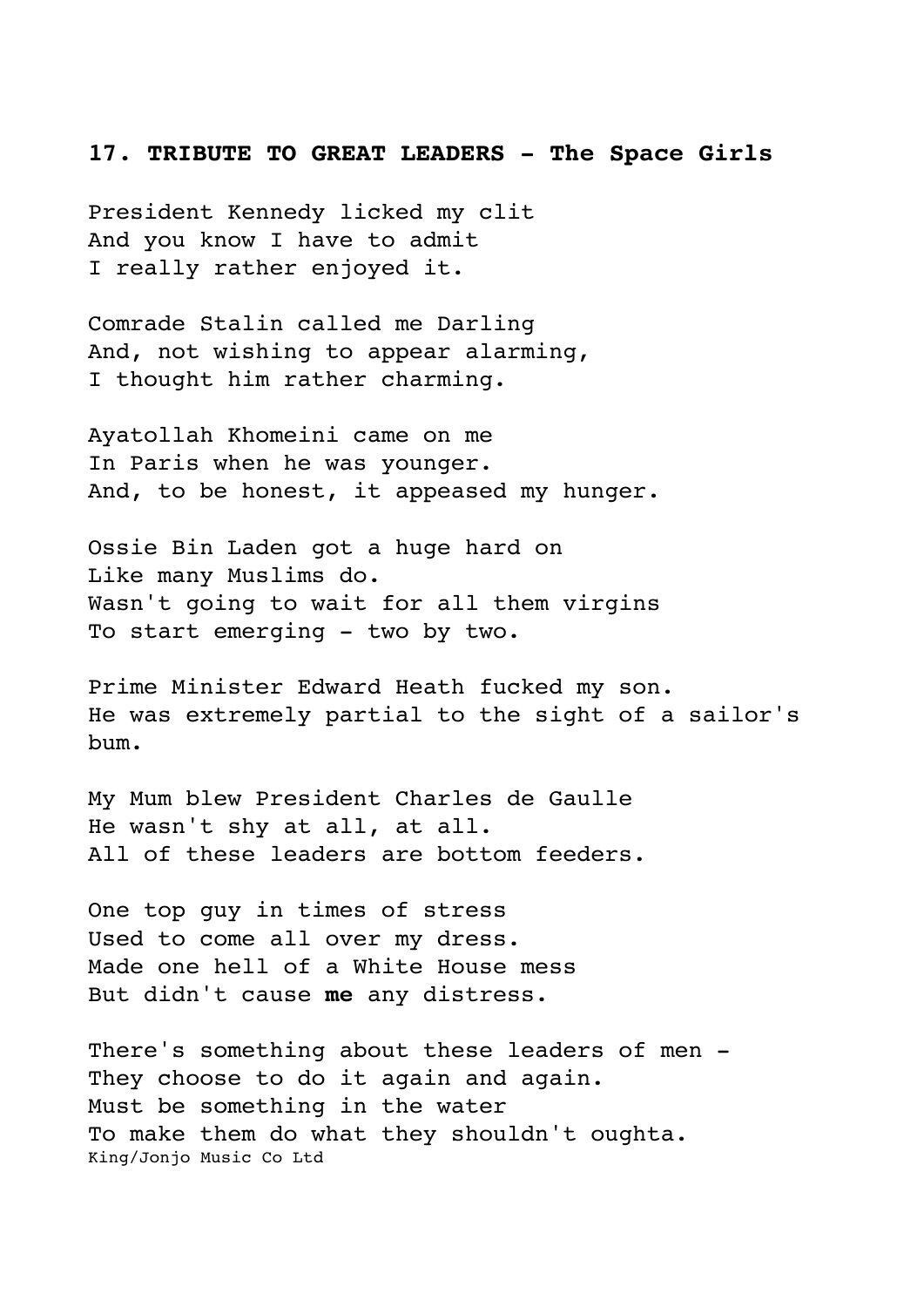# **18.YOU HAVEN'T SEEN THE LAST OF US! GreatResetCast JOHN**

Just when you think it's all over That's when I'm starting again. Grabbing life by the shoulder; Taking my starter for ten. This is the moral of the story Don't live looking for glory. See how the world can be greater; Don't just go blaming the maker. You Haven't Seen The Last Of Me! You Haven't Seen The Last Of Me! I'd found, first time around, I never really got off the ground. Love instead of fear. I'm still here. **JIM** I gave it all up as I didn't enjoy it. Decided to leave the rat race. Money and drugs and fame - I quit, Looked in the mirror; hated my face. Now, after a life of anonymous peace, I see that what felt like a blessed release - I'd wasted my breath, abandoned my soul, Saving the world seemed a far better goal. You Haven't Seen The Last Of Me! You Haven't Seen The Last Of Me! I'd found, first time around, I never really got off the ground. Love instead of fear. I'm still here. **KEN** It's time to move to positive ways. Say goodbye to the negative, war filled days. **ENTIRE CAST** You Haven't Seen The Last Of Us! You Haven't Seen The Last Of Us! You Haven't Seen The Last Of Us! You Haven't Seen The Last Of Us! **KEN** - And I haven't finished yet… King/Jonjo Music Co Ltd